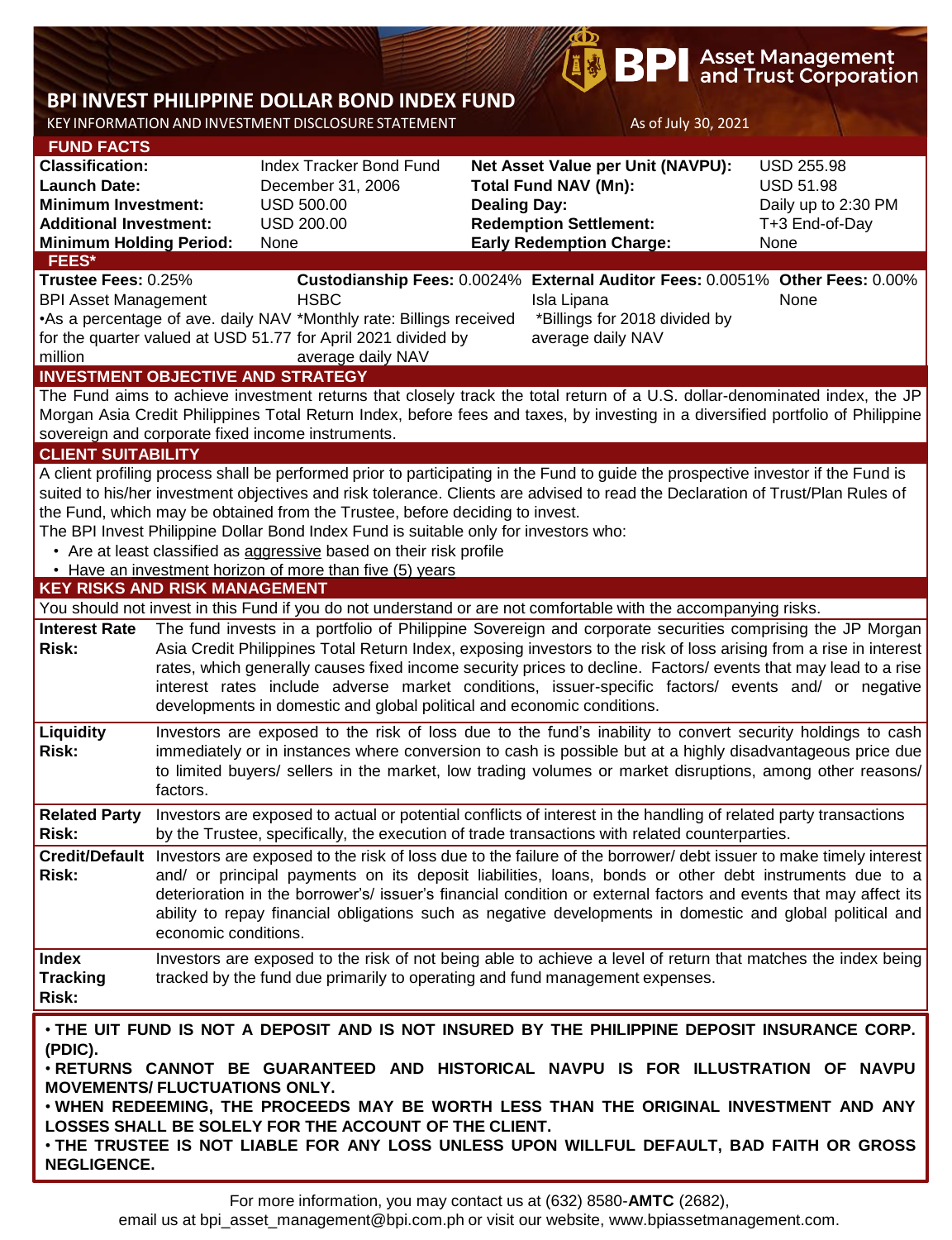### **FUND PERFORMANCE AND STATISTICS AS OF JULY 30, 2021**

(Purely for reference purposes and is not a guarantee of future results)



**Fund 0.37 1.68 -0.07 1.13 23.08 155.98 Benchmark** 0.44 1.73 0.23 1.38 24.72 171.30

\*Benchmark is the JP Morgan Asia Credit Philippines Total Return

**Fund 1.13 4.68 7.17 4.93 3.68 6.65 Benchmark** 1.38 5.06 7.64 5.31 4.03 7.08

**Fund 0.00 6.87 13.27 -0.73 5.85 41.36 Benchmark** 0.14 7.30 13.95 -0.61 6.36 45.61

**1 mo 3 mo 6 mo 1YR 3YRS S.I.<sup>2</sup>**

**1YR 2YRS 3YRS 4YRS 5YRS S.I.**

**YTD 2020 2019 2018 2017 2016**

| <b>NAVPU over the past 12 months</b>   |        |  |  |  |  |  |
|----------------------------------------|--------|--|--|--|--|--|
| Highest                                | 256.77 |  |  |  |  |  |
| Lowest                                 | 246.74 |  |  |  |  |  |
| <b>STATISTICS</b>                      |        |  |  |  |  |  |
| <b>Weighted Ave Duration (Yrs)</b>     | 7.28   |  |  |  |  |  |
| Volatility, Past 1 Year (%) 3          | 3.51   |  |  |  |  |  |
| Port. Weighted Yield to Maturity (%)   | 2.36   |  |  |  |  |  |
| <b>Current Number of Holdings</b>      | 70     |  |  |  |  |  |
| Tracking Error (3-Yr) <sup>4</sup> (%) | 0.5    |  |  |  |  |  |

<sup>1</sup>Returns are net of fees.

<sup>2</sup>Since Inception

<sup>3</sup>Measures the degree to which the Fund fluctuates vis-à-vis its average return over a period of time.

<sup>4</sup>Measure of deviation between the Fund's return and benchmark returns. A lower number means the Fund's return is closely aligned with the benchmark. 5 Includes accrued income, investment securities purchased, accrued expenses, etc.

\*Declaration of Trust is available upon request through branch of account.

| <b>PORTFOLIO COMPOSITION</b>                        |           | <b>TOP TEN HOLDINGS</b> |                 |           |
|-----------------------------------------------------|-----------|-------------------------|-----------------|-----------|
| <b>Allocation</b>                                   | % of Fund | <b>Name</b>             | <b>Maturity</b> | % of Fund |
| Government                                          | 56.49     | <b>RoP Bonds</b>        | 02/02/2030      |           |
| Corporates                                          | 41.45     |                         |                 |           |
| Cash                                                | 0.19      | <b>RoP Bonds</b>        | 01/20/2040      |           |
| Time deposits and money market                      | 0.99      | <b>RoP Bonds</b>        | 01/14/2031      |           |
| Other receivables - net of liabilities <sup>5</sup> | 0.88      | <b>RoP Bonds</b>        | 02/01/2028      |           |
| <b>Maturity Profile</b>                             |           | <b>RoP Bonds</b>        | 10/23/2034      |           |
| Cash and Less than 1 Year                           | 3.26      | <b>RoP Bonds</b>        | 02/02/2042      |           |
| Between 1 and 3 Years                               | 15.89     | <b>RoP Bonds</b>        | 03/16/2025      |           |
| Between 3 and 5 Years                               | 25.60     | <b>RoP Bonds</b>        | 03/01/2041      |           |
| Between 5 and 7 Years                               | 6.24      | <b>RoP Bonds</b>        | 01/13/2037      |           |
| Between 7 and 10 Years                              | 21.93     |                         |                 |           |
| More than 10 Years                                  | 27.08     | <b>RoP Bonds</b>        | 01/14/2029      |           |

#### **RELATED PARTY TRANSACTIONS\***

**CUMULATIVE PERFORMANCE (%) <sup>1</sup>**

Index

**ANNUALIZED PERFORMANCE (%) <sup>1</sup>**

**CALENDAR YEAR PERFORMANCE (%) <sup>1</sup>**

The Fund has investments and trade transactions with BPI Asset Management and Trust Corporation (BPI AMTC):

Ayala Corporation – USD 0.98 million, AC Energy – USD 0.88 million, Bank of the Philippine Islands – USD 0.51 million Globe Telecom – USD 0.57 million, Manila Water Company, Inc. – USD 0.43 million

Investments in the said outlets were approved by the BPI AMTC's Board of Directors. Likewise, all related party transactions are conducted on an arm's length and best execution basis and within established limits.

Related party in accordance with BPI AMTC's internal policy.